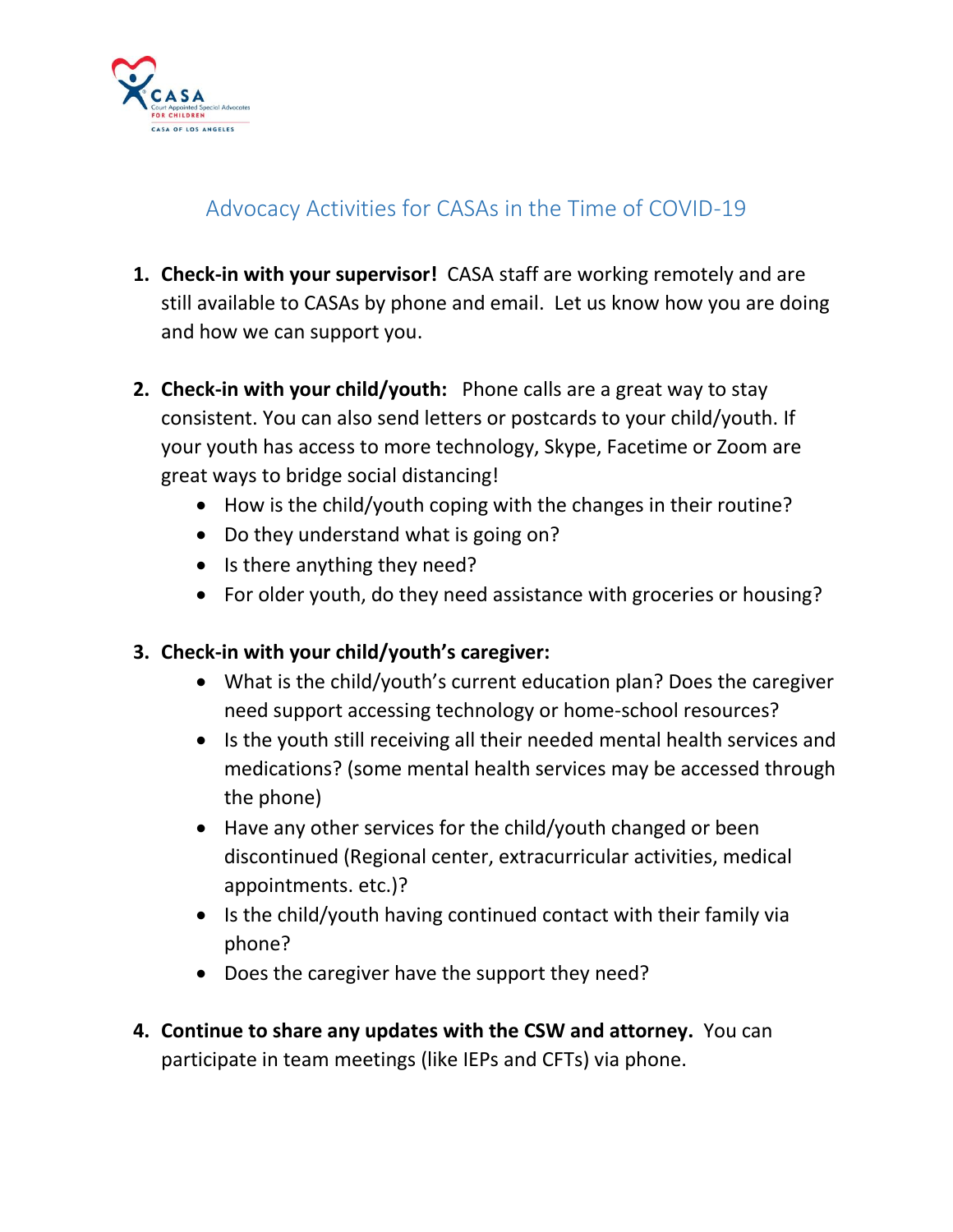

**5. Work on your court report!**: Check-in with your supervisor to confirm your next court hearing, especially if you have a hearing coming up. Review the [court report handbook](https://casala.org/casacourtreports/) and get a head start on the court report writing process.

## **6. Update ETO!**

- **7. Re-read the child/youth's files on ETO:** If it's been awhile since you read the child/youth's court file, it may be helpful to review the child/youth's history in care.
- **8. Keep up on your continuing education:** Watch a webinar, listen to a podcast or read a book relevant to your CASA work.
- **9. [Join the CASA Resource Forum](https://casala.org/muut-casa-forum/)** and interact online with other CASAs! Make sure you create your username with the format firstinitial lastname, e.g., jsmith or you won't be granted access.
- **10. Practice self-care:** Know your limits and what you can do during this time. Give yourself permission to take a step back when you feel overwhelmed or stressed. Always do what will keep you healthy and safe.